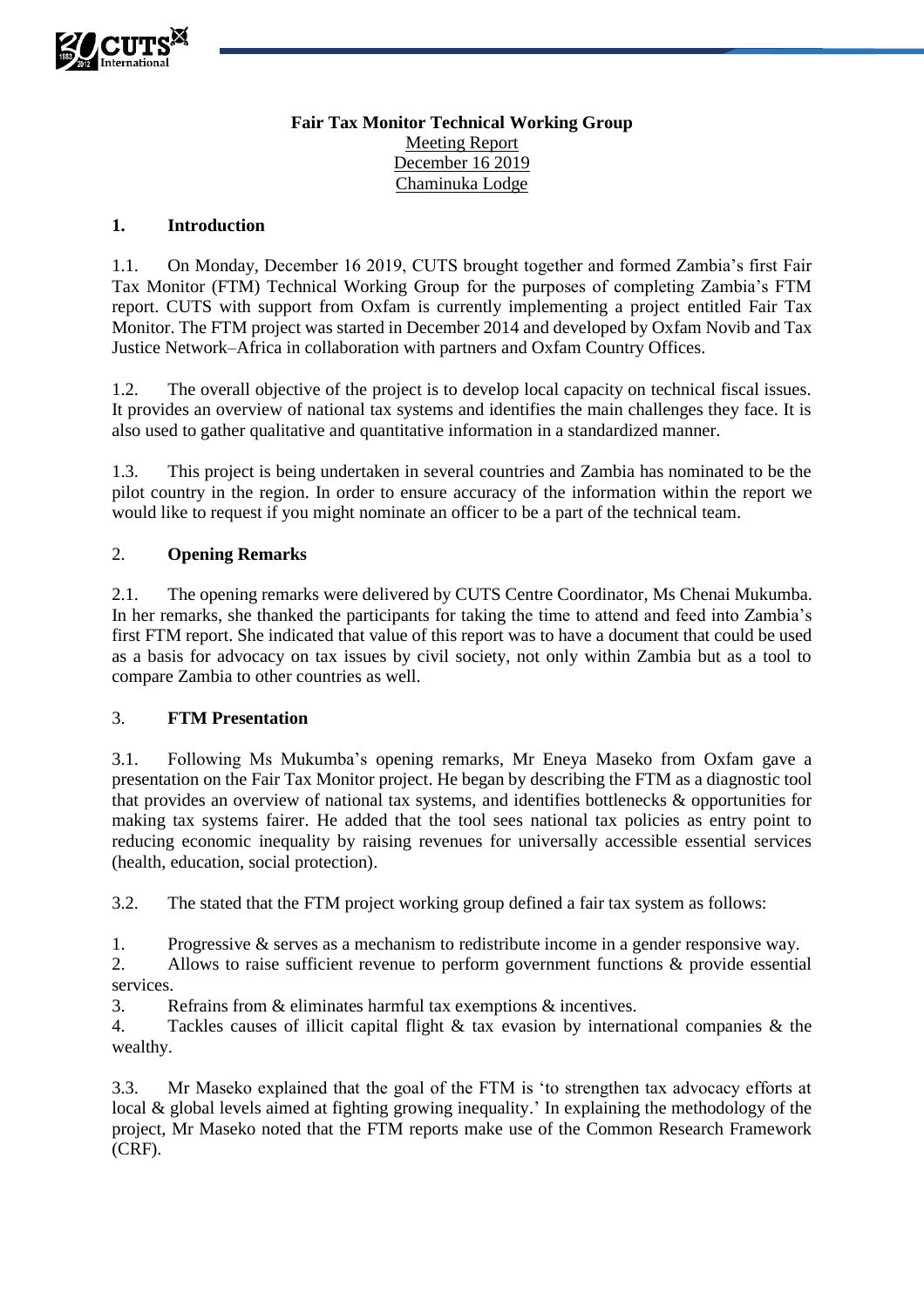

3.4. The CRF defines in more detail which information is required to be analysed in the FTM Country Reports. This is done to ensure that qualitative  $\&$  quantitative information that is gathered is done in a standardized manner. Following this, a research report with more detailed information & analyses is produced by each focus country.

3.5. The CRF analyses tax system along 6 cluster topics:

- 1. Progressive tax system<br>2. Sufficient revenues
- Sufficient revenues
- 3. Tax competition and corporate tax incentives
- 4. Effective tax administration
- 5. Pro-poor government spending
- 6. Accountable public finances

3.6. Mr Maseko explained that some of the anticipated outcomes of TWG meeting include:

Validating the data & information gathered by CUTS.

 Providing insights on key issues & opportunities on sustained tax dialogue, advocacy to improve Zambia's tax system.

Proposing improvements to the methodology.

 Identifying opportunities for future capacity strengthening & collaboration, CSOs & Government officials

Mr Maseko ended his presentation by highlighting some of the common challenges that had been noted in countries that had completed their respective FTM reports – some of these challenges included: Excessive indirect taxation – regressivity; Tax burden shifting from companies to poor citizens; Corporate tax incentives lacking effective regulation & transparency; Ineffective tax administration structure; Insufficient civic space for participation in budget process; and Lack of accessible, reliable, official data (Access to Information)

## **4. Group Discussions**

4.1. Following the presentation, participants were divided into groups based on their areas of expertise. Each group was assigned two drafts of the six cluster topics as follows.

## **Group 1**

Cluster Topics: Effective Tax Administration Sufficient Revenues

Group Participants

- **•** CUTS
- **•** Ministry of Finance
- **•** Zambia Revenue Authority
- **•** NGOCC
- **•** CTPD
- **•** PWYP

## **Group 2**

Cluster Topics: